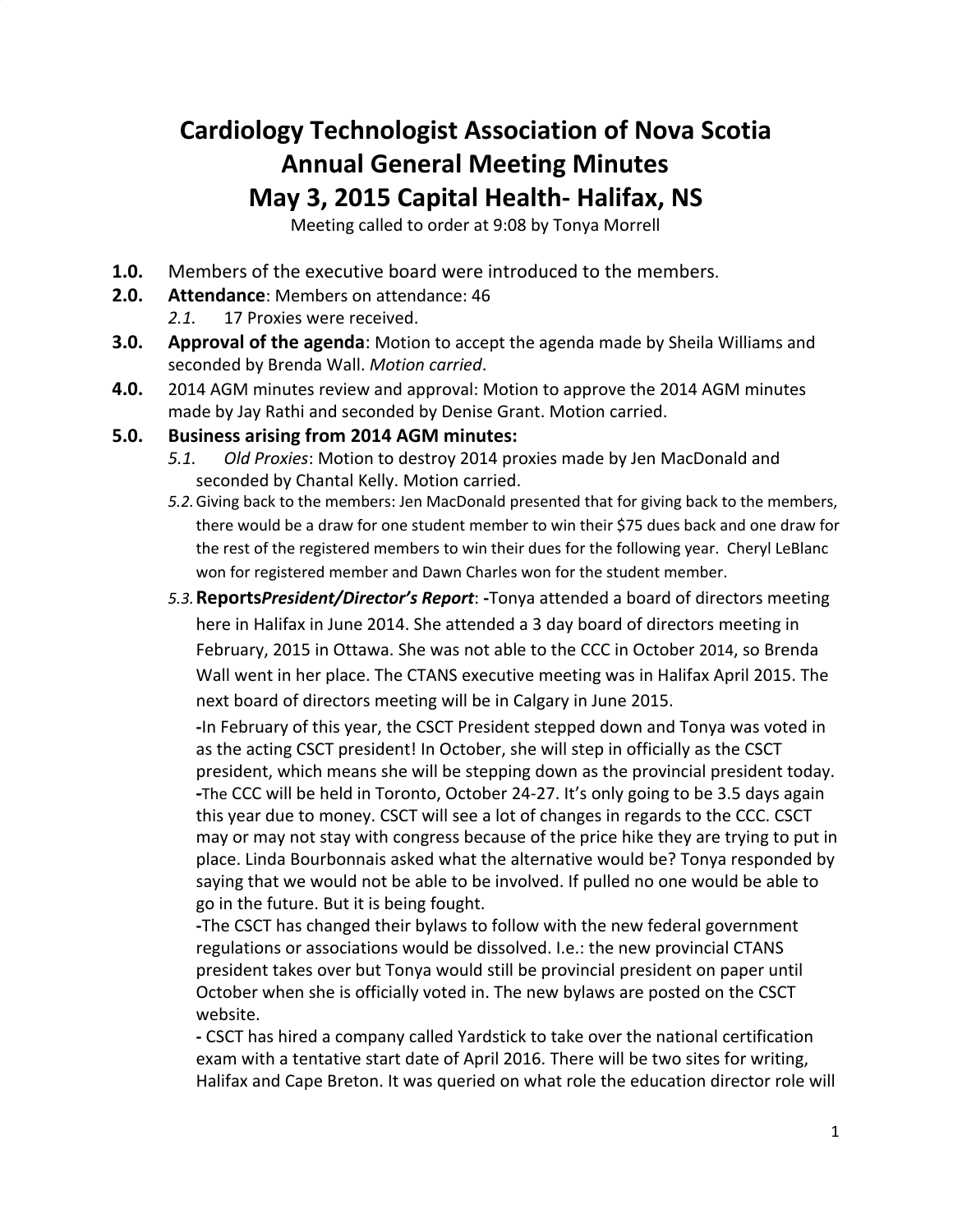be in the future with yardstick. They are still working out details for them. Students will most likely need to have their diplomas before they can apply to write.

- *5.4. Vice President's Report*: **-**Brenda went to the CCC in October 2014. She had great things to say about the National board. She also showed sweater that her department in Cape Breton ordered, which well received. She will put an order in for anyone who is interested.
- *5.5. Education Director Report*: **-**There were two students that wrote in April, 2015 which went well. There were seven students that wrote in September, 2014. **-**Yardstick is taking over for the national exam. Eventually the talk is that the exam will be on demand as opposed to two times a year. There is now officially no more specialty exam. If a member wants to specialize in pacemaker they will have to go through BCIT. Linda did not attend the CCC.

**-**Linda gave everyone a reminder about proper ECG placement especially with women in order for to appear more professional (i.e. removing bra and pantyhose).

*5.6. Treasurer/Registrar's Report*:**-** As of May 3, 2015, there are 94 active members, 5 inactive members, 2 life members, 2 associate and 6 student members which makes a total of 109 members.

**-**Ashley welcomed the new members to the association. Legal fund \$45,155, CTANS fund \$16,299, GIC fund \$9,150 and a total of \$71,099 as of April 30, 2015. **-**Ashley went over the breakdown of what was spent in 2014. The breakdown is similar to the previous year with the exception of the clothing that was purchased for the 2014 AGM

*5.7. CEU Coordinator's Report***:-** Some members have queried whether courses like LMS (hospital required courses) can be counted for CEUs. *-*CEUs for precepting students was redefined as to clarify for members. One unit for five hours of precepting for a maximum of five units per year and 15 per triennium. -**-**Carolyn encouraged members to read articles but she does not want the whole

article printed off and mailed to her. She only needs the summary of the article and site where she can find the article.

*6.6. Legislation***:-**Tonya is still working with the lawyer. At the 2014 AGM, Tonya talked about a more in depth meeting with Department of Health and Wellness. She just got an email for the Marjorie: the government has temporarily put a hold on all legislation requests. The government wants to come up with a standardized legislation for professional practices, which should be coming out in the next three to four weeks. Marjorie will then be able to present to the Health and Wellness board based on the new guidelines. Over the last year yea we have paid Marjorie \$1500.00.

*-*Motion to accept the reports as read made by Linda Bourbonnais and seconded by Jay Rathi. *Motion carried*.

## **6.0. New Business**

6.1. The new national/ provincial website:- The National site went live on May 1<sup>st</sup> of this year. The provincial site will go live in June. The CSCT is paying for the new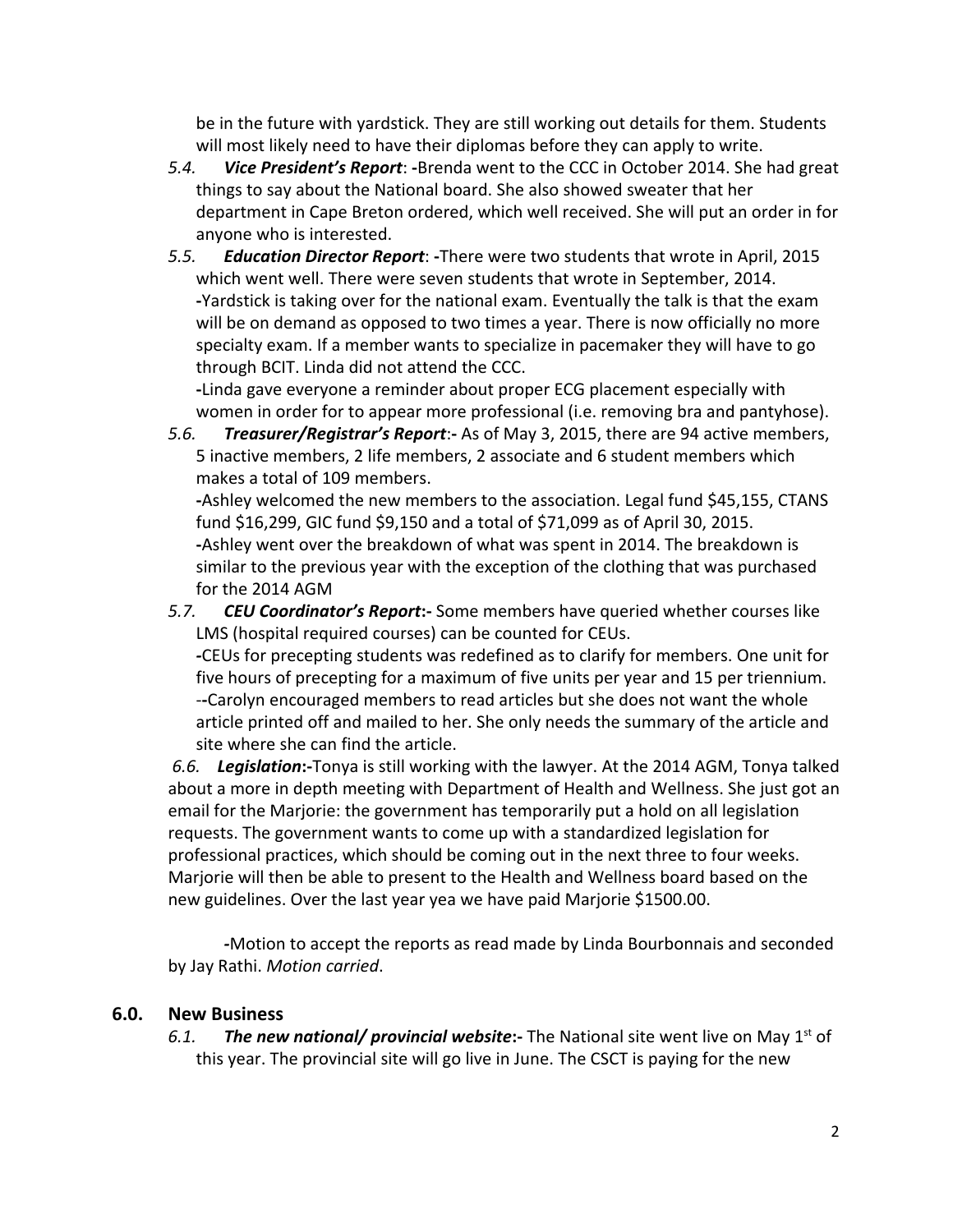hosting sites for the next three years. The provincial sites are suppose to able to be more customized to the particular province.

*-*Mike will be getting free training from Zanutec, which is the company setting up the websites.

**-**Tonya asked for suggestions on what the members would like to see on the CTANS website. One member suggested more cardiology related pictures in the "About" category. Another member suggested a spot for selling CTANS merchandise. **-**Paypal is being set up through the website, which was done while it was free to be included.

**-**At some point members will be responsible to register themselves every year in a digital database; details to follow.

*6.2.* **-**Sheila Williams confirmed that RCT rings can still be purchased at Birks in the Halifax Shopping Centre if anyone is interested.

| <b>Position</b>                             | <b>Nominations</b>                              | Nom. To Cease                                                                         | Elected                                                                                                                                                                |
|---------------------------------------------|-------------------------------------------------|---------------------------------------------------------------------------------------|------------------------------------------------------------------------------------------------------------------------------------------------------------------------|
| President<br>(Two year term)                | Brenda Wall                                     | -Made by Carolyn Kelly<br>-Seconded by Carolyn<br>Ayotte<br>-Motion carried           | Brenda Wall                                                                                                                                                            |
| <b>Vice President</b><br>(One year term)    | Tonya Morrell                                   | -Made by Susan<br><b>McGrath</b><br>-Seconded by Carolyn<br>Ayotte<br>-Motion carried | <b>Tonya Morrell</b>                                                                                                                                                   |
| Secretary<br>(Two year term)                | Sarah McLean                                    | -Made by Linda<br><b>Bourbonnais</b><br>-Seconded by Jay Rathi<br>-Motion carried     | Sarah McLean                                                                                                                                                           |
| <b>CEU Coordinator</b><br>(Three year term) | Carolyn Ayotte                                  | -Made by Lisa Ball<br>-Seconded by Lisa<br>-Motion carried                            | Carolyn Ayotte                                                                                                                                                         |
| <b>Education Director</b>                   | Linda Gregory<br>Danielle Currie<br>Alicia Drew | -Made by Lindsay<br>Phillips<br>-Seconded by Sheila<br>Williams<br>-Motion carried    | -Turn to vote for<br><b>Education Director.</b><br>-Nominees gave<br>small introduction of<br>themselves.<br>-Danielle Currie is<br>voted in as Education<br>Director. |

## **7.0. Elections:**

**-** Karen Harnish of the QEII in Halifax and Cynthia Doucette of Yarmouth Hospital were appointed to hand out ballots for voting on the Education Director. Both collected the ballots and counted up the ballots.

**-**Motion to destroy voting ballots made by Susan McGrath and seconded by Jen MacDonald. *Motion carried*.